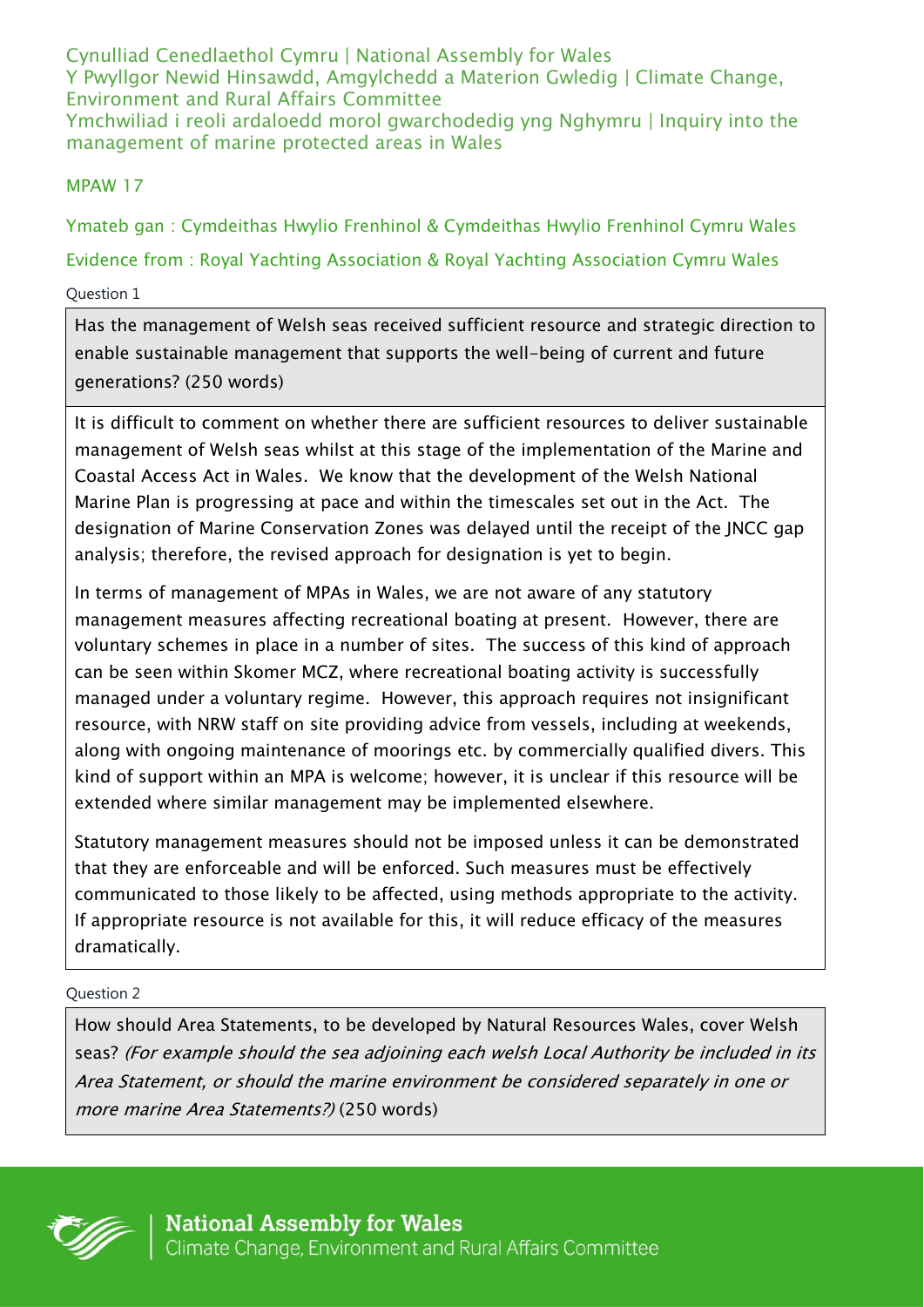We do not have any specific comments regarding the approach to Area Statements. However, it is clear that recreational boating activity requires landside facilities (such as clubhouses, boat storage), good access to the sea (such as slipways, pontoons and marinas), along with a suitable and safe marine environment. Our members, as stakeholders in this process, will have an interest in both the estuarine/coastal area and the marine environment and any solution should ensure close join up between the two, along with ensuring effective engagement with local user groups.

### Question 3

How well are Wales' MPAs currently being managed?

(This can include aspects such as the condition of sites, staffing to deliver management, surveillance and enforcement activities and the data on the extent of activities taking place in MPAs) (250 words)

As stated above, in terms of management of MPAs in Wales, we are not aware of any statutory management measures affecting recreational boating at present. There are a number of voluntary initiatives in place, including local codes of conduct and the voluntary management implemented at Skomer. Statutory management measures should not be imposed unless it can be demonstrated that they are enforceable and will be enforced. Such measures must be effectively communicated to those likely to be affected, using methods appropriate to the activity. All options for voluntary initiatives such as those actively promoted by The Green Blue<sup>1</sup> should be exhausted prior to consideration of statutory management measures.

<sup>1</sup> The Green Blue is a joint initiative by the Royal Yachting Association and British Marine. The project helps boat users, boating businesses, clubs, and training centres to reduce their environmental impact on coastal and inland waters.

#### Question 4

What are the key issues affecting the effective management of multi-use MPAs? (250 words)

In the RYA's view, three key issues are critical to recreational boating interests in both the designation and management of MPAs. These are:

- 1. The impact of MPAs on legitimate uses of the sea
- 2. The need for objective and robust evidence in the decision-making process
- 3. The proportionality, enforceability and effectiveness of proposals
- 1. Impact on legitimate uses of the sea
	- The public right of navigation (which includes anchoring) should be respected and upheld and the safety of navigation should not be adversely impacted.
	- When considering management options for an MPA, all relevant economic and social consequences should be taken into account. Impacts on the wider vicinity

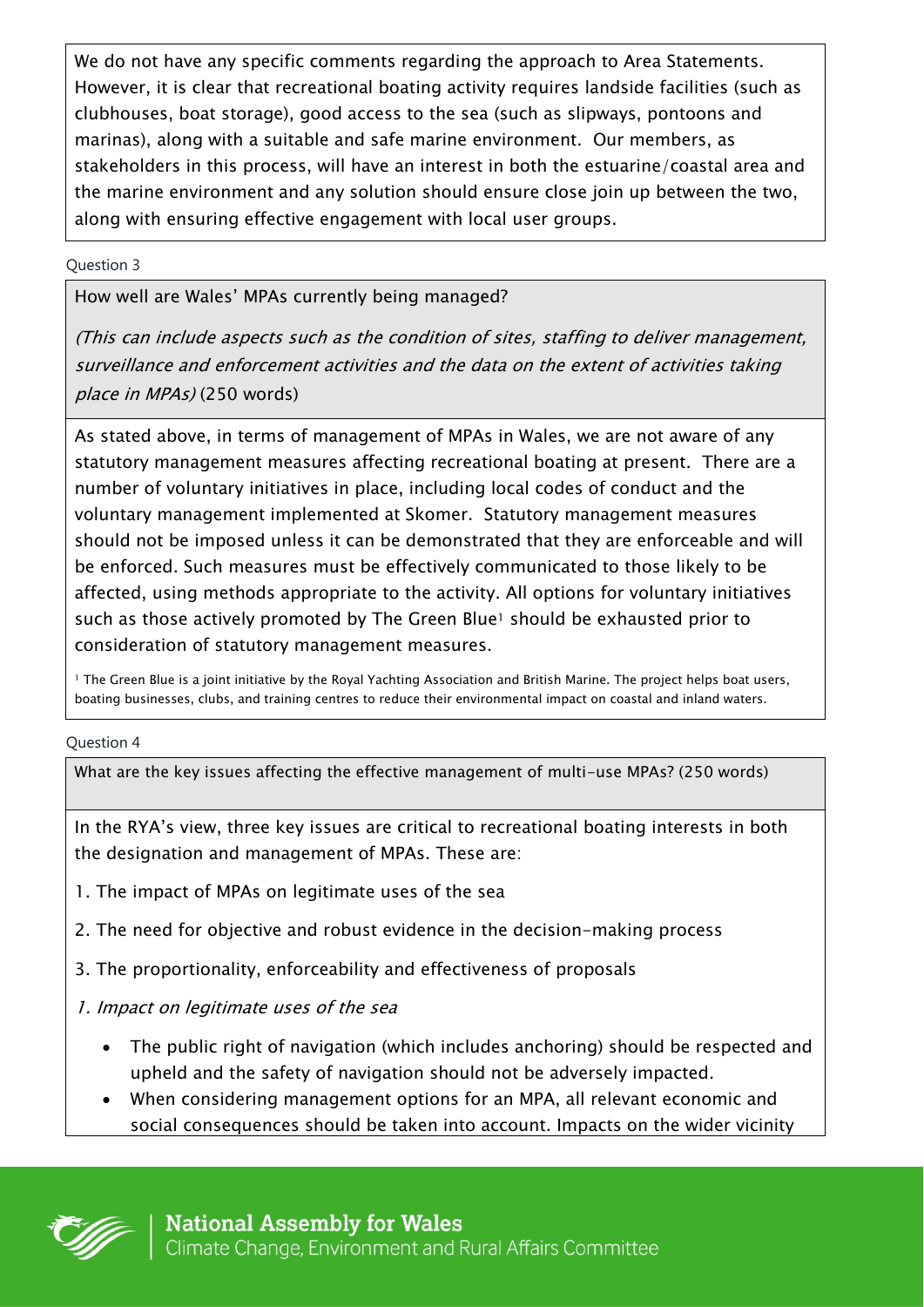around the MPA, along with indirect effects on sectors which support recreational boating, should be included.

 All options for voluntary initiatives such as those actively promoted by The Green Blue should be exhausted prior to consideration of statutory management measures.

# 2. The need for objective and robust evidence

- At all stages, decisions on MPA designation and management should be based on sound, objective and robust evidence. This evidence should be up-to-date and from a reliable source.
- A site should not be designated for a specific feature (e.g. species or habitat) unless it has been established that the feature is present in the area to be protected.
- Management measures affecting recreational boating activity should not be introduced or retained unless it can be demonstrated that the protected feature and the activity cannot reasonably co-exist in a particular area. The implementation of any management measures should be subject to regular review and there should be no presumption that such measures should apply for the lifetime of the MPA.

# 3. Proportionality, enforceability and effectiveness

- MPAs should be no larger than required to protect the features which they are intended to protect, and there should be no unnecessary duplication of statutory controls already in place.
- Any proposed management measures restricting recreational boating activity should be proportionate to the impact of the activity to be restricted. Management measures to protect a particular feature should only apply to the part of the MPA in which the feature is located and there should be no presumption that such measures should apply uniformly across the whole of the MPA.
- Statutory management measures should not be imposed unless it can be demonstrated that they are enforceable and will be enforced. Such measures must be effectively communicated to those likely to be affected, using methods appropriate to the activity. Where statutory management measures are introduced, they should include a general due diligence defence.

## Question 5

Do existing Welsh MPAs currently provide the right protection for the conservation of Welsh marine biodiversity? (250 words)

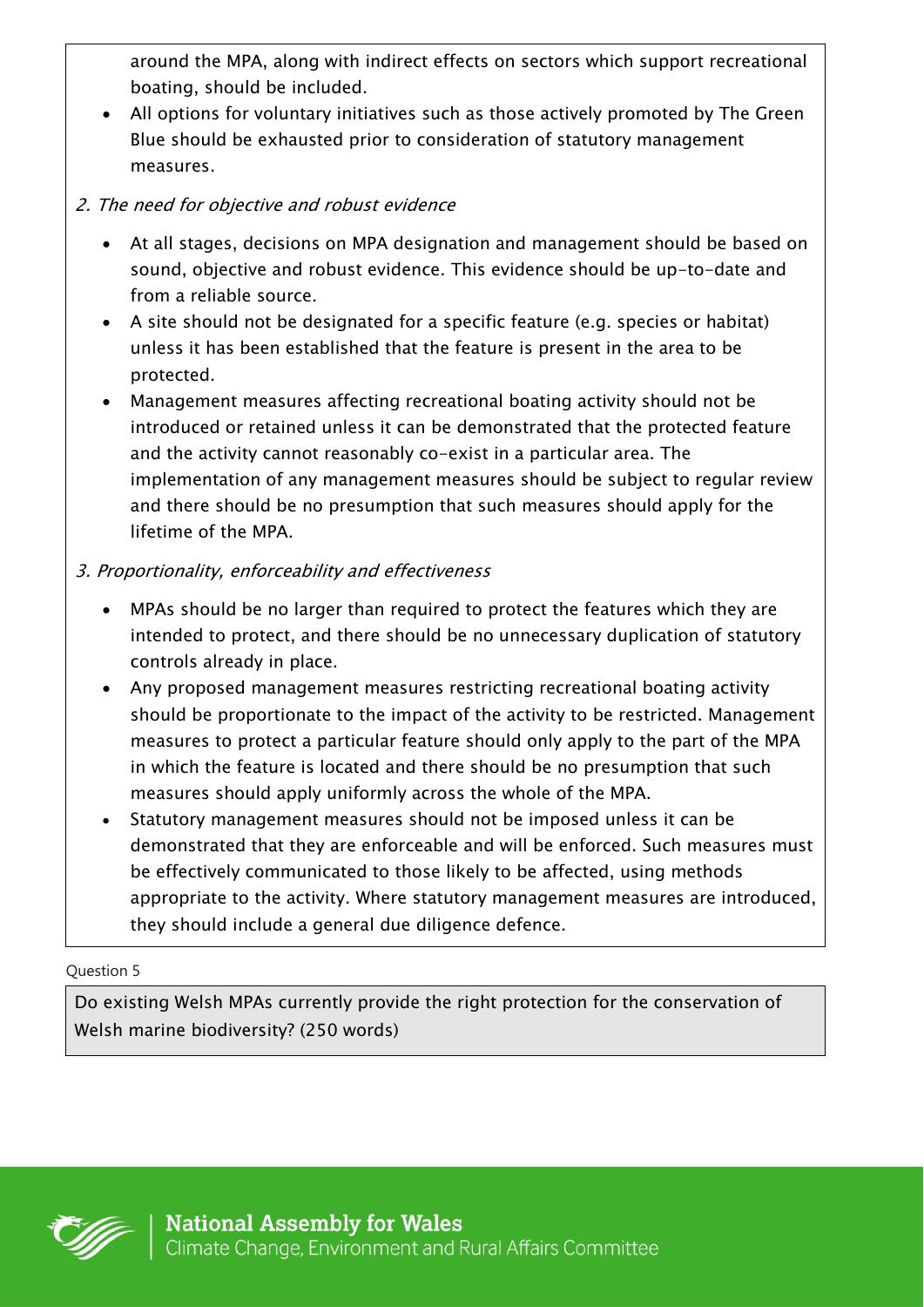The RYA supports the UK and Devolved Governments' shared vision for clean, healthy, safe, productive, and biologically diverse oceans and seas. We recognise that establishing an ecologically coherent network of MPAs would contribute towards achieving this vision. The RYA believes that in most cases this vision can be achieved without any adverse effect on either the public right or the safety of navigation for recreational boating. This question is, however outside of the RYA's remit and our comments are focussed on where MPA site management is of relevance to recreational boaters.

### Question 6

What lessons can be learnt from current MPA management activity in Wales (including designation, implementation and enforcement)? (250 words)

The RYA and RYA Cymru Wales have been engaged with the recent designations of European Marine Sites in Wales. Only relevant scientific considerations can be taken into account by government in deciding whether to designate or extend SPAs and SACs. Information and views on economic and social considerations can help inform future decisions about the way in which the sites should be managed, but cannot influence decisions on the designation of SPAs and SACs or the determination of their boundaries. The scientific basis of the decision to designate lies outside the remit of the RYA and we did not respond to the consultations in relation to these issues. Our comments therefore focussed on where proposals for site management were of relevance to recreational boaters and any subsequent potential economic and social impacts. We had no objections to the proposals in principle, we would be very concerned if the designations or extensions resulted in any additional proposals for management of recreational activities within and around the proposed sites, given the assurances set out in the consultations. While these sites have since been have been approved and submitted to the European Commission (EC) for approval, as yet we have received no feedback on our consultation response.

During the HPMCZ process in 2012, the RYA and RYA Cymru Wales raised strong objections to some of the proposals, which included the implication that the right to make passage through an HPMCZ may be compromised, along with proposals to ban navigational aids within the sites and restrictions on anchoring. It was not clear from the consultation what socio-economic data was used to draw up the list potential sites and how if at all, site selection took account of economic impacts on coastal communities around Wales. There was strong criticism across Wales of the way in which the consultation was carried out. Stakeholder engagement was very limited with local communities, including sailing clubs, being asked for their input very late in the day. We welcomed the statement in 2013 that the approach was to be revised, and following significant delay the gap analysis has now taken place to enable the process to restart. We hope that lessons will be learned from the previous process in Wales, along with those in England, Northern Ireland and Scotland and we look forward to working with

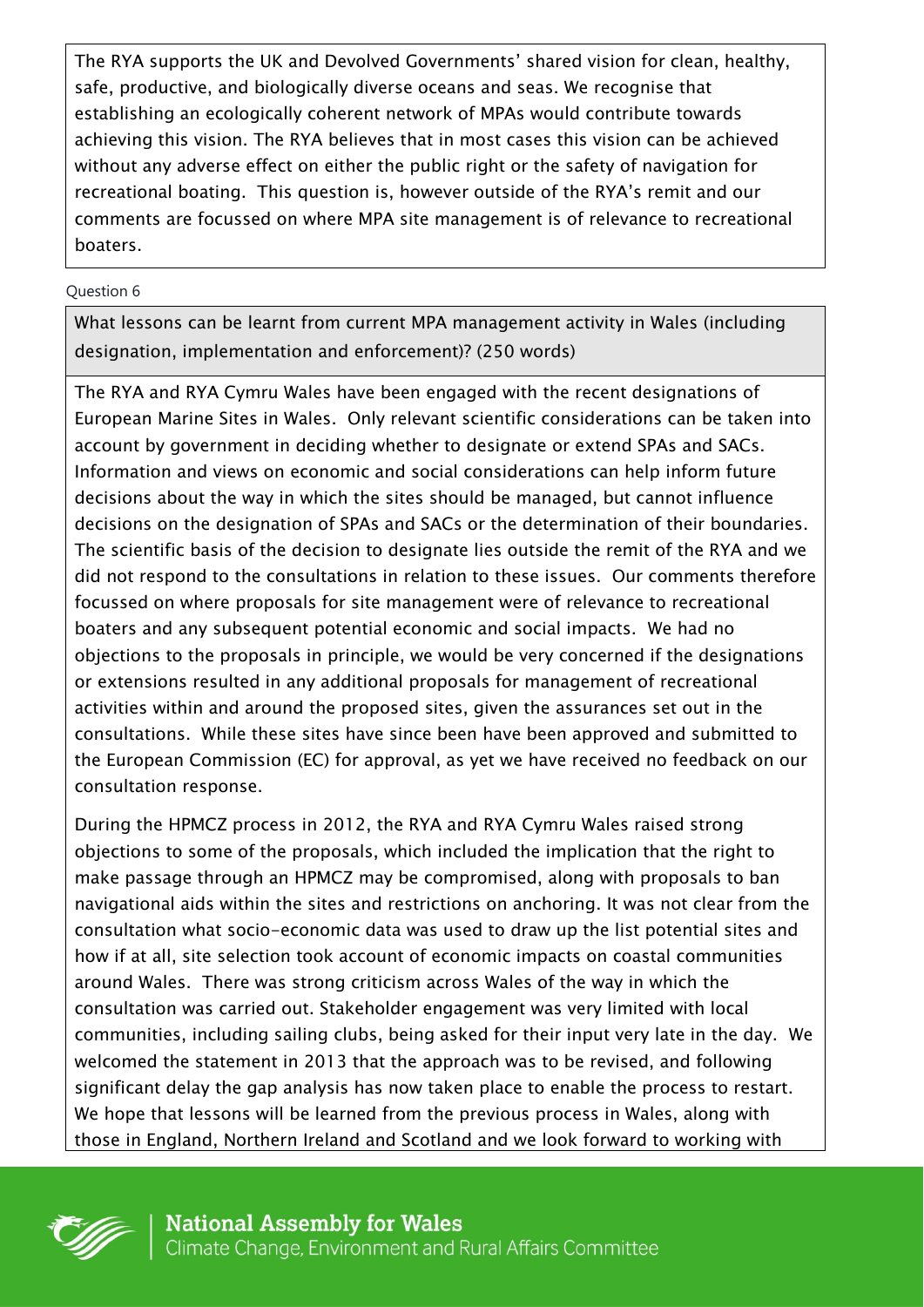Welsh Government as the new designations progress.

Question 7

Are there MPA examples or practices elsewhere that Wales can learn from? (250 words)

Lessons could be learned from the process in Northern Ireland, where the level of engagement with stakeholders during the MCZ designation process has been very helpful where the (then) DOENI were very open about their intentions in the run up to the formal consultation. Stakeholders were fully aware of which sites would be proposed prior to consultation, along with what the likely management would be.

In England, the lack of openness on what management might be needed within proposed MCZs has resulted in sites becoming both locally and nationally contentious. If proposals were made clearer, early on in the process, stakeholders would be able to work together to find mutually beneficial solutions and be more likely to be able to fully support designation. It is clear that the most difficult and contentious sites have been delayed until the final tranche of designations, and during this time the economic and political landscape has changed significantly. Government has committed to taking into account the economic and social consequences of potential designations and while they have increased the amount of investment in ecological data collection, the same cannot be said for socio-economic data. There is no lead Government agency responsible for this data collection or analysis and this area of work is under resourced. The importance of good socio-economic data is twofold. Firstly, to enable an accurate impact assessment which considers the direct and indirect effects of designation (for example on the recreational use and the businesses that rely on this use) and secondly, good activity data is one of the first steps to understanding what management may need to be put in place.

Question 8

The majority of Wales' MPAs are designated under the EU Habitats Directive. How should the Welsh Government's approach to MPA management take account of the UK's decision to leave the European Union? (250 words)

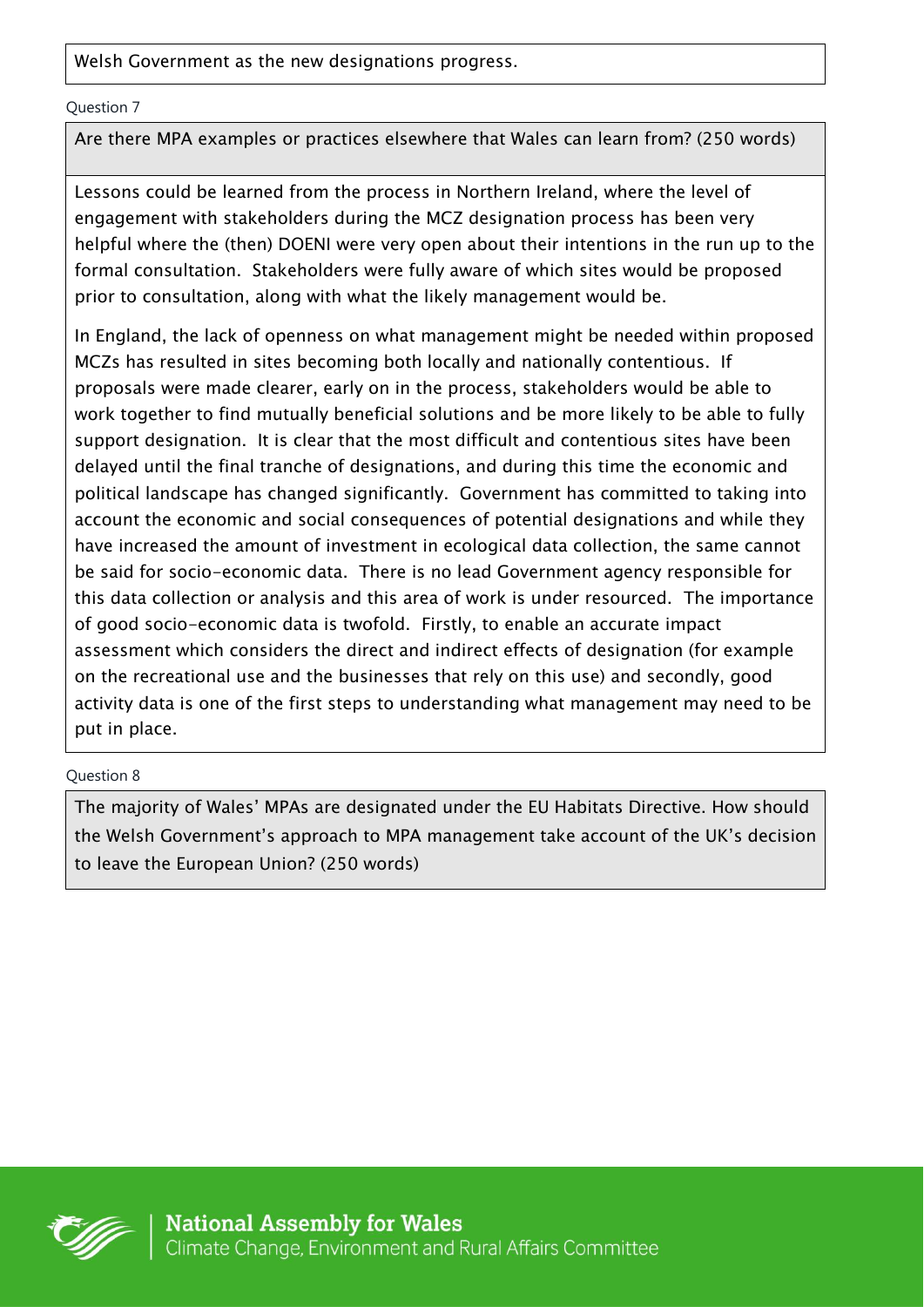In our view, MCZs offer an adequate mechanism for protecting marine habitats and species in the absence of any future European Marine Sites. One of the strengths of the MCZ designation process, in contrast to the designation of Birds and Habitats Directive sites, is that it takes into account socio-economics as well as environmental factors.

For those sites already designated under these European directives, the Welsh Government will need to provide clarity to stakeholders regarding their status during and after the transition period. This is particularly important for those planning or carrying out assessments for proposed plans or projects within the sites. The Birds and Habitats Directives have a long history of case law that provides certainty to those carrying out works, and therefore the Regulations are well tested and there is a good awareness of their requirements.

### Question 9

If you had to make one recommendation to the Welsh Government from all the points you have made, what would that recommendation be? (250 words)

Welsh Government will need to strike a balance between activities such as recreational boating, including their importance for wellbeing and the economy, and the value of the environment in the context of the wider network of existing protected sites. The lack of openness on which sites might be designated, and what management might be needed, has often resulted in sites becoming both locally and nationally contentious. If proposals are made clearer, early on in the process, stakeholders will be able to work together to find mutually beneficial solutions and be more likely to be able to fully support designation and any subsequent management. The collection of good socio-economic data will be key to this. Firstly, to enable an accurate impact assessment which considers the direct and indirect effects of designation (for example on the recreational use and the businesses that rely on this use) and secondly, good activity data is one of the first steps to understanding what management may need to be put in place.

Question 10

Do you have any other comments or issues you wish to raise that have not been covered by the specific questions? (250 words)